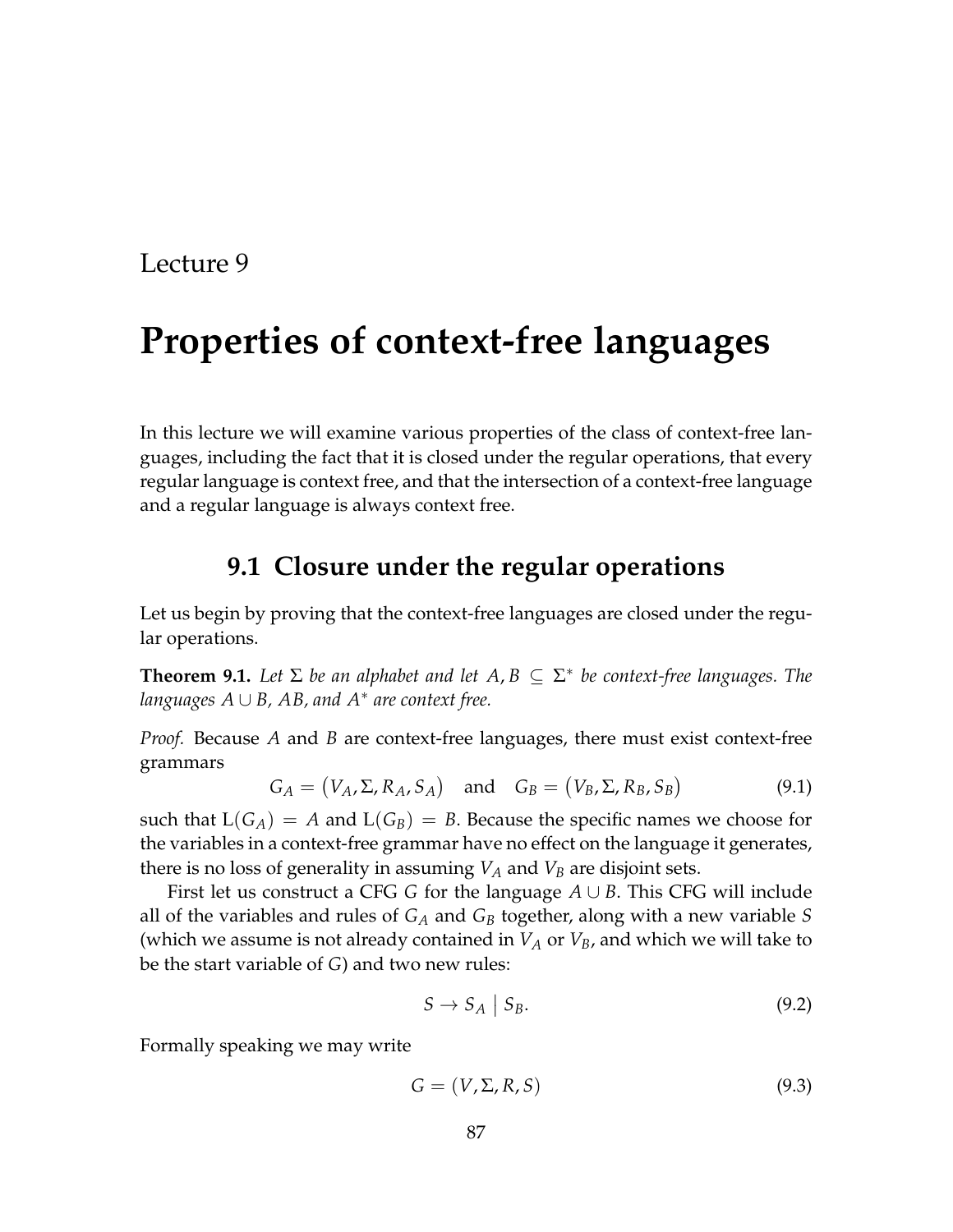where  $V = V_A \cup V_B \cup \{S\}$  and  $R = R_A \cup R_B \cup \{S \rightarrow S_A, S \rightarrow S_B\}$ . In the typical style in which we write CFGs, the grammar *G* looks like this:



It is evident that  $L(G) = A \cup B$ ; each derivation may begin with  $S \Rightarrow S_A$  or  $S \Rightarrow S_B$ , after which either  $S_A$  generates any string in *A* or  $S_B$  generates any string in *B*. As the language  $A ∪ B$  is generated by the CFG  $G$ , we have that it is context free.

Next we will construct a CFG *H* for the language *AB*. The construction of *H* is very similar to the construction of *G* above. The CFG *H* will include all of the variables and rules of *G<sup>A</sup>* and *GB*, along with a new start variable *S* and one new rule:

$$
S \to S_A S_B. \tag{9.4}
$$

Formally speaking we may write

$$
H = (V, \Sigma, R, S) \tag{9.5}
$$

where  $V = V_A \cup V_B \cup \{S\}$  and  $R = R_A \cup R_B \cup \{S \rightarrow S_A S_B\}$ . In the typical style in which we write CFGs, the grammar *G* looks like this:



It is evident that  $L(G) = AB$ ; each derivation must begin with  $S \Rightarrow S_A S_B$ , and then *S<sup>A</sup>* generates any string in *A* and *S<sup>B</sup>* generates any string in *B*. As the language *AB* is generated by the CFG *H*, we have that it is context free.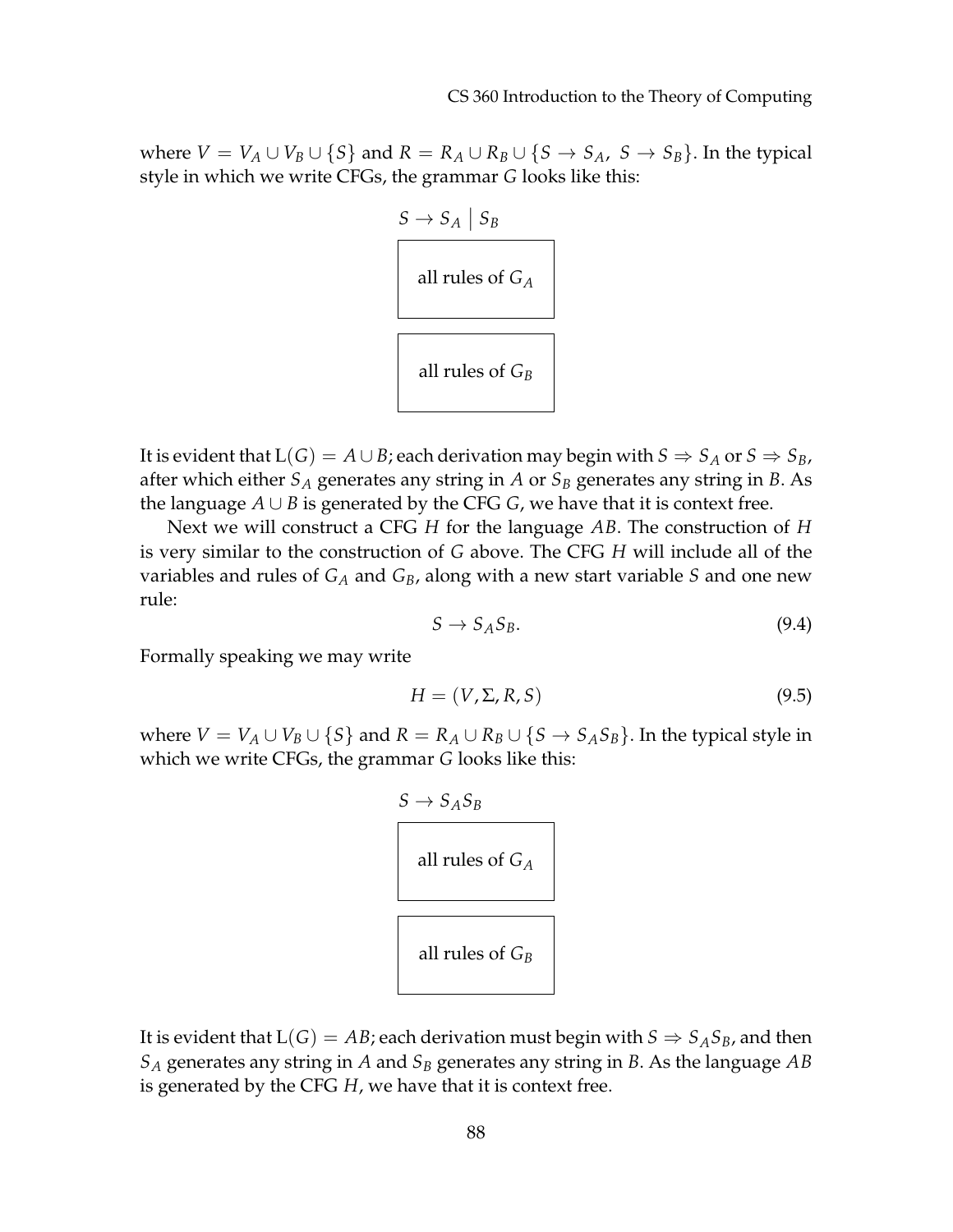Finally we will construct a CFG *K* for *A* ∗ . This time the CFG *K* will include just the rules and variables of *GA*, along with a new start variable *S* and two new rules:

$$
S \to S S_A \mid \varepsilon. \tag{9.6}
$$

Formally speaking we may write

$$
K = (V, \Sigma, R, S) \tag{9.7}
$$

where  $V = V_A \cup \{S\}$  and  $R = R_A \cup \{S \rightarrow SS_A, S \rightarrow \varepsilon\}$ . In the typical style in which we write CFGs, the grammar *K* looks like this:



Every possible left-most derivation of a string by *K* must begin with zero or more applications of the rule  $S \to SS_A$  followed by the rule  $S \to \varepsilon$ . This means that every left-most derivation begins with a sequence of rule applications that is consistent with one of the following relationships:

$$
S \stackrel{*}{\Rightarrow} \varepsilon
$$
  
\n
$$
S \stackrel{*}{\Rightarrow} S_A
$$
  
\n
$$
S \stackrel{*}{\Rightarrow} S_A S_A
$$
  
\n
$$
S \stackrel{*}{\Rightarrow} S_A S_A S_A
$$
  
\n
$$
\vdots
$$
  
\n(9.8)

and so on. After this, each occurrence of *S<sup>A</sup>* generates any string in *A*. It is therefore the case that  $L(K) = A^*$ , so that  $A^*$  is context free.  $\Box$ 

## **9.2 Relationships to regular languages**

This section discusses relationships between context-free languages and regular languages. In particular, we will prove that every regular language is context free, and (more generally) that the intersection between a context-free language and a regular language is always context free.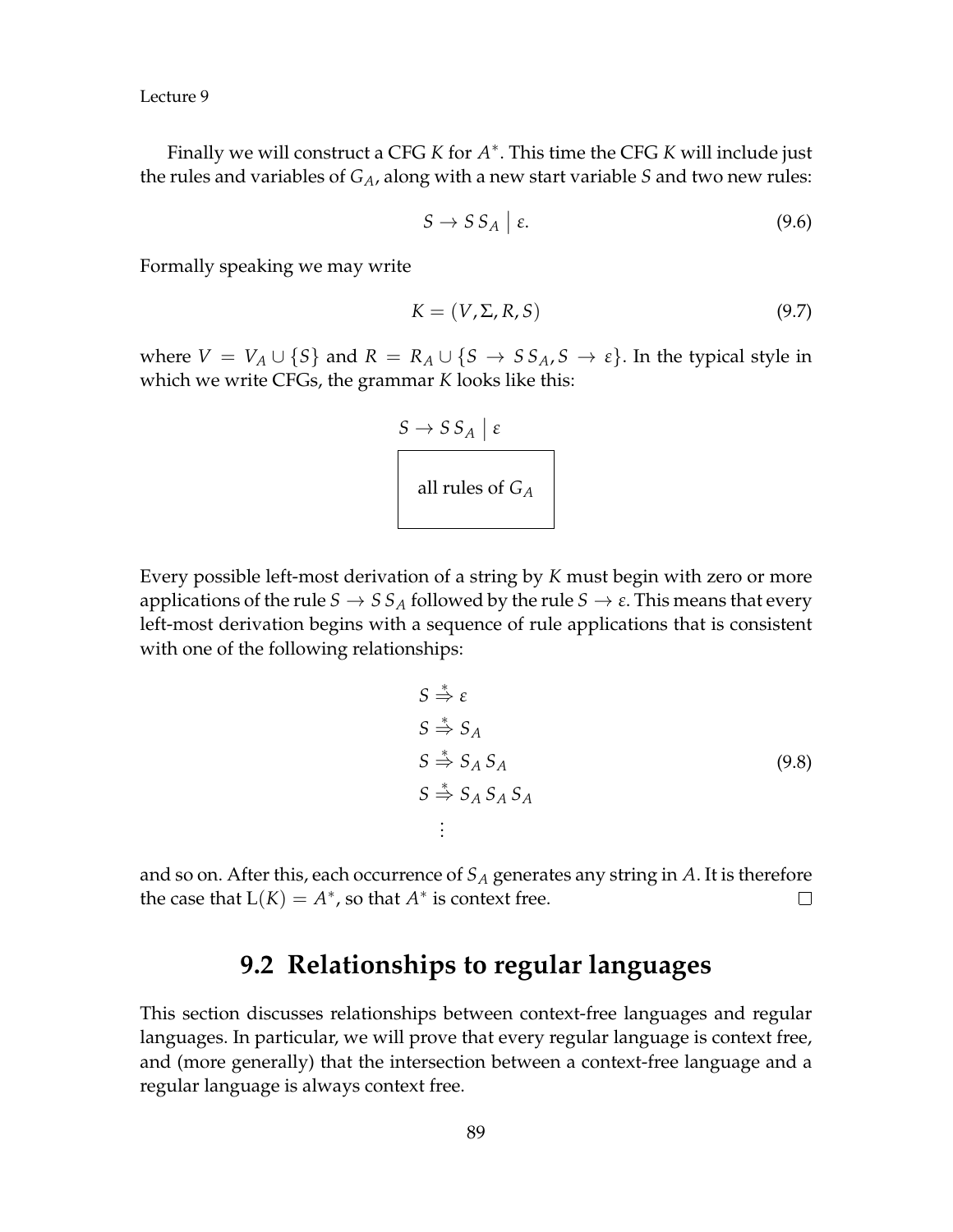#### **Every regular language is context free**

Let us begin with the first fact suggested above, which is that every regular language is also context free. We will discuss two different ways to prove this fact.

<span id="page-3-0"></span>**Theorem 9.2.** *Let* Σ *be an alphabet and let A* ⊆ Σ ∗ *be a regular language. The language A is context free.*

*First proof.* With every regular expression *R* over the alphabet Σ, one may associate a CFG *G* by recursively applying these simple constructions:

1. If  $R = \emptyset$ , then *G* is the CFG

$$
S \to S,\tag{9.9}
$$

which generates the empty language ∅.

2. If  $R = \varepsilon$ , then *G* is the CFG

$$
S \to \varepsilon,\tag{9.10}
$$

which generates the language {*ε*}.

3. If  $R = a$  for  $a \in \Sigma$ , then *G* is the CFG

$$
S \to a,\tag{9.11}
$$

which generates the language {*a*}.

- 4. If  $R = (R_1 \cup R_2)$ , then *G* is the CFG generating the language  $L(G_1) \cup L(G_2)$ , as described in the proof of Theorem [9.1,](#page-0-0) where *G*<sup>1</sup> and *G*<sup>2</sup> are CFGs associated with the regular expressions  $R_1$  and  $R_2$ , respectively.
- 5. If  $R = (R_1R_2)$ , then *G* is the CFG generating the language  $L(G_1) L(G_2)$ , as described in the proof of Theorem [9.1,](#page-0-0) where *G*<sup>1</sup> and *G*<sup>2</sup> are CFGs associated with the regular expressions  $R_1$  and  $R_2$ , respectively.
- 6. If  $R = (R_1^*$  $_1^*$ ), then *G* is the CFG generating the language  $L(G_1)^*$ , as described in the proof of Theorem  $9.1$ , where  $G_1$  is the CFG associated with the regular expression  $R_1$ .

In each case, we observe that  $L(G) = L(R)$ .

Now, by the assumption that *A* is regular, there must exist a regular expression *R* such that  $L(R) = A$ . For the CFG *G* obtained from *R* as described above, we find that  $L(G) = A$ , and therefore A is context free.  $\Box$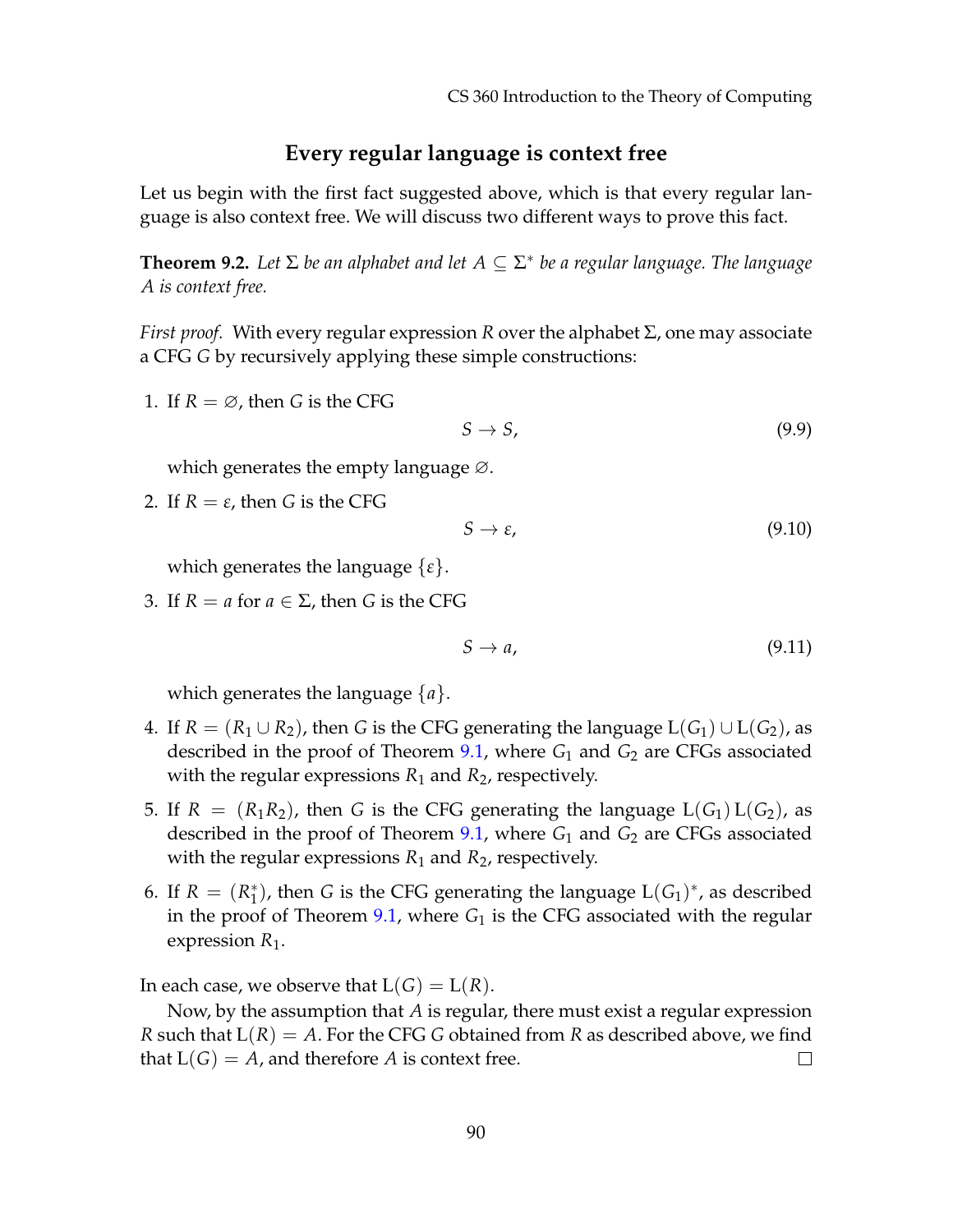*Second proof.* Because *A* is regular, there must exist a DFA

$$
M = (Q, \Sigma, \delta, q_0, F) \tag{9.12}
$$

such that  $L(M) = A$ .

We will define a CFG *G* that effectively simulates *M*, generating exactly those strings that are accepted by *M*. In particular, we will define

$$
G = (V, \Sigma, R, X_{q_0}) \tag{9.13}
$$

where the variables are  $V = \{X_q : q \in Q\}$  (one variable for each state of M) and the following rules are to be included in *R*:

1. For each choice of  $p, q \in Q$  and  $a \in \Sigma$  satisfying  $\delta(p, a) = q$ , the rule

$$
X_p \to aX_q \tag{9.14}
$$

is included in *R*.

2. For each state  $q \in F$ , the rule

$$
X_q \to \varepsilon \tag{9.15}
$$

is included in *R*.

Now, by examining the rules suggested above, we see that every derivation of a string by *G* begins with the start variable (of course), involves zero or more applications of rules of the first type listed above, and then ends when a rule of the second type is applied. There will always be a single variable appearing after each step of the derivation, until the very last step in which this variable is eliminated. It is important that this final step is only possible when the variable *X<sup>q</sup>* corresponds to an accept state  $q \in F$ . By considering the rules of the first type, it is evident that

$$
[X_{q_0} \stackrel{*}{\Rightarrow} wX_q] \Leftrightarrow [\delta^*(q_0, w) = q]. \tag{9.16}
$$

We therefore have  $X_{q_0} \overset{*}{\Rightarrow} w$  if and only if there exists a choice of  $q \in F$  for which  $\delta^*(q_0, w) = q$ . This is equivalent to the statement that  $L(G) = L(M)$ , which completes the proof.  $\Box$ 

### **Intersections of regular and context-free languages**

The context-free languages are not closed under some operations for which the regular languages are closed. For example, the complement of a context-free language may fail to be context free, and the intersection of two context-free languages may fail to be context free. We will observe both of these facts in the next lecture.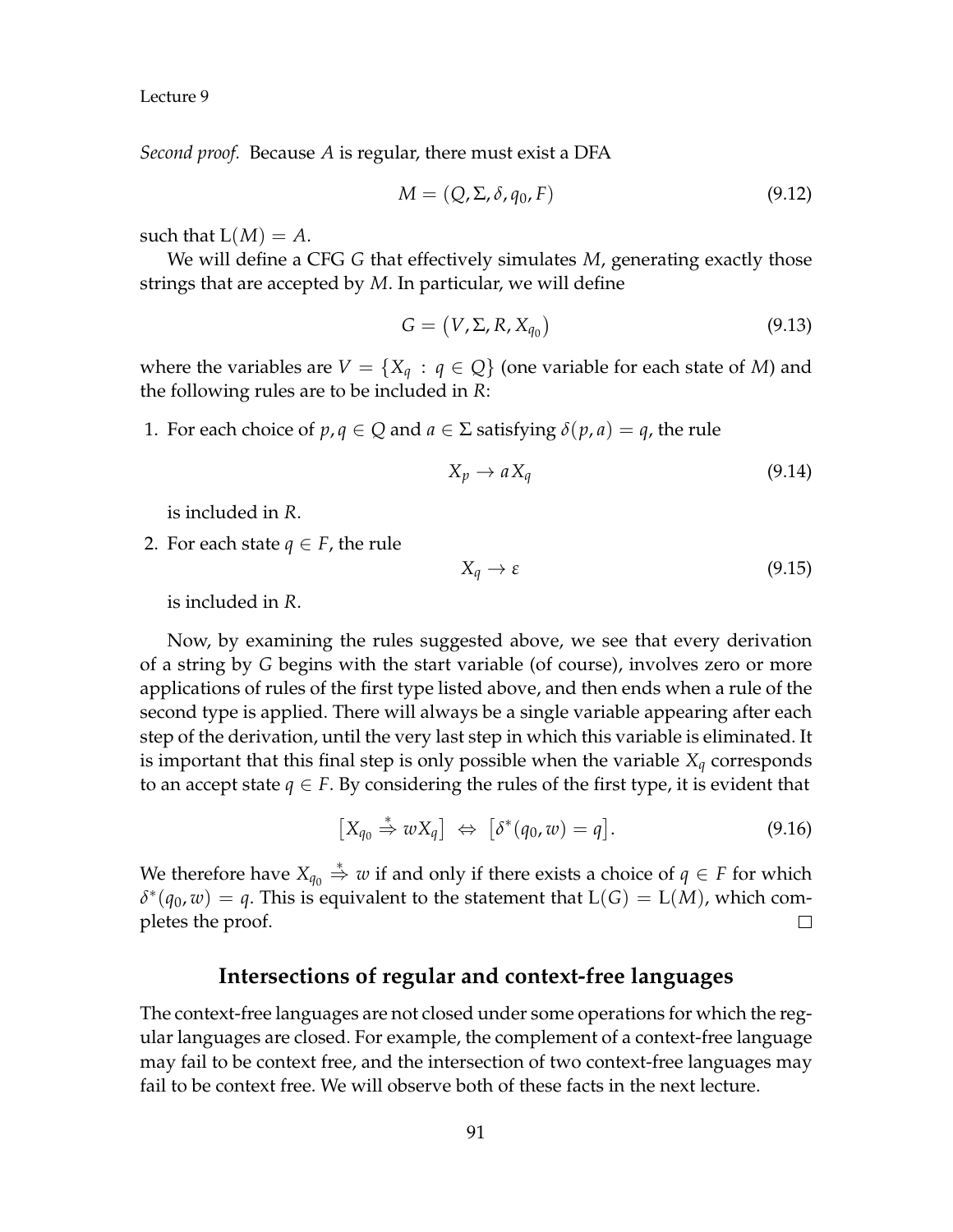It is the case, however, that the intersection of a context-free language and a regular language is always context free, as we will now prove. The proof is more complicated than most of the other proofs we have seen thus far in the course—if it is not immediately clear, just do your best to try to understand the idea behind it.

<span id="page-5-0"></span>**Theorem 9.3.** *Let* Σ *be an alphabet, let A*, *B* ⊆ Σ ∗ *be languages, and assume A is context free and B is regular. The language A* ∩ *B is context free.*

*Proof.* The language *A* is context free, so there exists a CFG that generates it. As discussed in the previous lecture, we may in fact assume that there exists a CFG in Chomsky normal form that generates *A*. Having this CFG be in Chomsky normal form will greatly simplify the proof. Hereafter we will assume

$$
G = (V, \Sigma, R, S) \tag{9.17}
$$

is a CFG in Chomsky normal form such that  $L(G) = A$ . Because the language *B* is regular, there must also exist a DFA

$$
M = (Q, \Sigma, \delta, q_0, F) \tag{9.18}
$$

such that  $L(M) = B$ .

The main idea of the proof is to define a new CFG *H* such that  $L(H) = A \cap B$ . The CFG *H* will have |*Q*| <sup>2</sup> variables for *each* variable of *G*, which may be a lot but that is not a problem—it is a finite number, and that is all we require of a set of variables of a context-free grammar. In particular, for each variable  $X \in V$ , we will include a variable  $X_{p,q}$  in *H* for every choice of  $p,q \in Q$ . In addition, we will add a new start variable  $S_0$  to *H*.

The intended meaning of each variable  $X_{p,q}$  is that it should generate all strings that (i) are generated by *X* with respect to the grammar *G*, and (ii) cause *M* to move from state *p* to state *q*. We will accomplish this by adding a collection of rules to *H* for each rule of *G*. Because the grammar *G* is assumed to be in Chomsky normal form, there are just three possible forms for its rules, and they can be handled one at a time as follows:

1. For each rule of the form  $X \rightarrow a$  in *G*, include the rule

$$
X_{p,q} \to a \tag{9.19}
$$

in *H* for every pair of states  $p, q \in Q$  for which  $\delta(p, a) = q$ .

2. For each rule of the form  $X \to YZ$  in *G*, include the rule

$$
X_{p,q} \to Y_{p,r} Z_{r,q} \tag{9.20}
$$

in *H* for every choice of states  $p, q, r \in Q$ .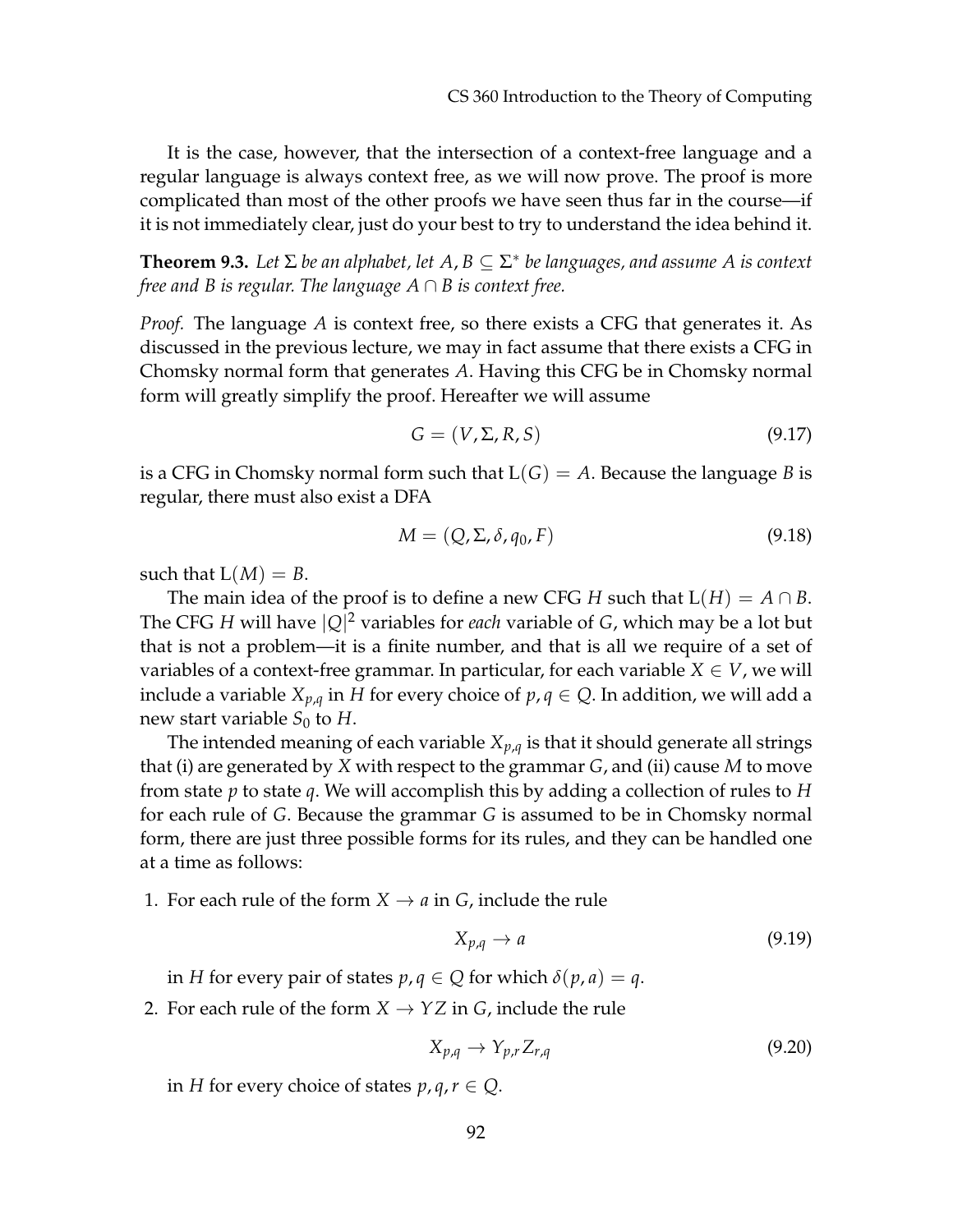3. If the rule  $S \to \varepsilon$  is included in *G* and  $q_0 \in F$  (i.e.,  $\varepsilon \in A \cap B$ ), then include the rule

$$
S_0 \to \varepsilon \tag{9.21}
$$

in *H*, where  $S_0$  is the new start variable for *H* mentioned above.

Once we have added all of these rules in *H*, we also include the rule

$$
S_0 \to S_{q_0, p} \tag{9.22}
$$

in *H* for every accept state  $p \in F$ .

The intended meaning of each variable  $X_{p,q}$  in *H* has been suggested above. More formally speaking, we wish to prove that the following equivalence holds for every nonempty string  $w \in \Sigma^*$ , every variable  $X \in V$ , and every choice of states  $p, q \in Q$ :

$$
[X_{p,q} \stackrel{*}{\Rightarrow}_H w] \Leftrightarrow [(X \stackrel{*}{\Rightarrow}_G w) \wedge (\delta^*(p,w) = q)]. \tag{9.23}
$$

The two implications can naturally be handled separately, and one of the two implications naturally splits into two parts.

First, it is almost immediate that the implication

$$
\left[X_{p,q} \stackrel{*}{\Rightarrow}_H w\right] \Rightarrow \left[X \stackrel{*}{\Rightarrow}_G w\right] \tag{9.24}
$$

holds, as a derivation of *w* starting from *Xp*,*<sup>q</sup>* in *H* gives a derivation of *w* starting from *X* in *G* if we simply remove all of the subscripts on all of the variables.

Next, we can prove the implication

$$
\left[X_{p,q} \stackrel{*}{\Rightarrow}_H w\right] \Rightarrow \left[\delta^*(p,w) = q\right] \tag{9.25}
$$

by induction on the length of *w*. The base case is  $|w| = 1$  (because we are assuming  $w \neq \varepsilon$ ), and in this case we must have  $X_{p,q} \Rightarrow_H a$  for some  $a \in \Sigma$ . The only rules that allow such a derivation are of the first type above, which require  $\delta(p, a) = q$ . In the general case in which  $|w| \geq 2$ , it must be that

$$
X_{p,q} \Rightarrow Y_{p,r} Z_{r,q} \tag{9.26}
$$

for variables  $Y_{p,r}$  and  $Z_{r,q}$  satisfying

$$
Y_{p,r} \stackrel{*}{\Rightarrow}_H y \quad \text{and} \quad Z_{r,q} \stackrel{*}{\Rightarrow}_H z \tag{9.27}
$$

for strings  $y, z \in \Sigma^*$  for which  $w = yz$ . By the hypothesis of induction we conclude that  $\delta^*(p, y) = r$  and  $\delta^*(r, z) = q$ , so that  $\delta^*(p, w) = q$ .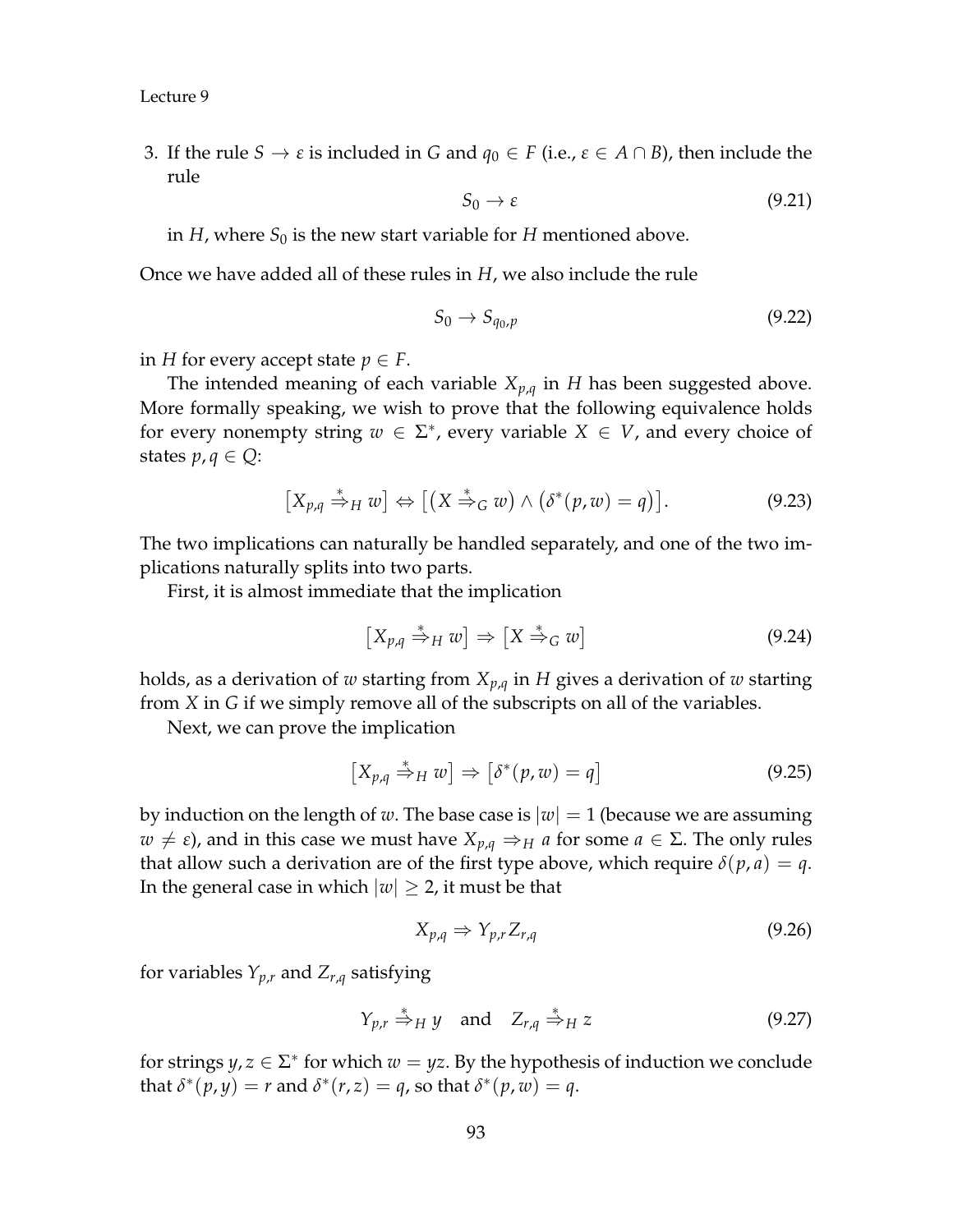Finally, we can prove

$$
[(X \stackrel{*}{\Rightarrow}_G w) \wedge (\delta^*(p, w) = q)] \Rightarrow [X_{p,q} \stackrel{*}{\Rightarrow}_H w], \qquad (9.28)
$$

again by induction on the length of *w*. The base case is  $|w| = 1$ , which is straightforward: if  $X \Rightarrow_G a$  and  $\delta(p, a) = q$ , then  $X_{p,q} \Rightarrow_H a$  because the rule that allows for this derivation has been included among the rules of *H*. In the general case in which  $|w| \geq 2$ , the relation  $X \stackrel{*}{\Rightarrow}_G w$  implies that  $X \Rightarrow_G YZ$  for variables  $Y, Z \in V$  such that  $Y \stackrel{*}{\Rightarrow}_G y$  and  $Z \stackrel{*}{\Rightarrow}_G z$ , for strings  $y, z \in \Sigma^*$  satisfying  $w = yz$ . Choosing  $r \in Q$  so that  $\delta^*(p, y) = r$  (and therefore  $\delta^*(r, z) = q$ ), we have that  $Y_{p,r} \stackrel{*}{\Rightarrow} y$  and  $Z_{r,q} \stackrel{*}{\Rightarrow} z$  by the hypothesis of induction, and therefore  $X_{p,q} \Rightarrow H Y_{p,r} Z_{r,q} \stackrel{*}{\Rightarrow} H yz = w.$ 

Because every derivation of a nonempty string by *H* must begin with

$$
S_0 \Rightarrow_H S_{q_0, p} \tag{9.29}
$$

for some  $p \in F$ , we find that the nonempty strings *w* generated by *H* are precisely those strings that are generated by *G* and satisfy  $\delta^*(q_0, w) = p$  for some  $p \in F$ . Equivalently, for  $w \neq \varepsilon$  it is the case that  $w \in L(H) \Leftrightarrow w \in A \cap B$ . The empty string has been handled as a special case, so it follows that  $L(H) = A \cap B$ . The language  $A \cap B$  is therefore context free.  $\Box$ 

**Remark 9.4.** Notice that Theorem [9.3](#page-5-0) implies Theorem [9.2;](#page-3-0) one is free to choose  $A = \Sigma^*$  (which is context free) and *B* to be any regular language, and the implication is that  $\Sigma^* \cap B = B$  is context free. Because the two proofs of Theorem [9.2](#page-3-0) that we already discussed are much simpler than the one above, however, it makes sense that we considered them first.

## **9.3 Prefixes, suffixes, and substrings**

Let us finish off the lecture with just a few quick examples. Recall from Lecture [6](#page--1-0) that for any language  $A \subseteq \Sigma^*$  we define

Prefix $(A) = \{x \in \Sigma^* : \text{there exists } v \in \Sigma^* \text{ such that } xv \in A\}$  $(9.30)$ 

$$
\text{Suffix}(A) = \{x \in \Sigma^* : \text{there exists } u \in \Sigma^* \text{ such that } ux \in A\},\tag{9.31}
$$

Substring(*A*) = {
$$
x \in \Sigma^*
$$
 : there exist  $u, v \in \Sigma^*$  such that  $uxv \in A$ }. (9.32)

Let us prove that if *A* is context free, then each of these languages is also context free. In the interest of time, we will just explain how to come up with context-free grammars for these languages and not go into details regarding the proofs that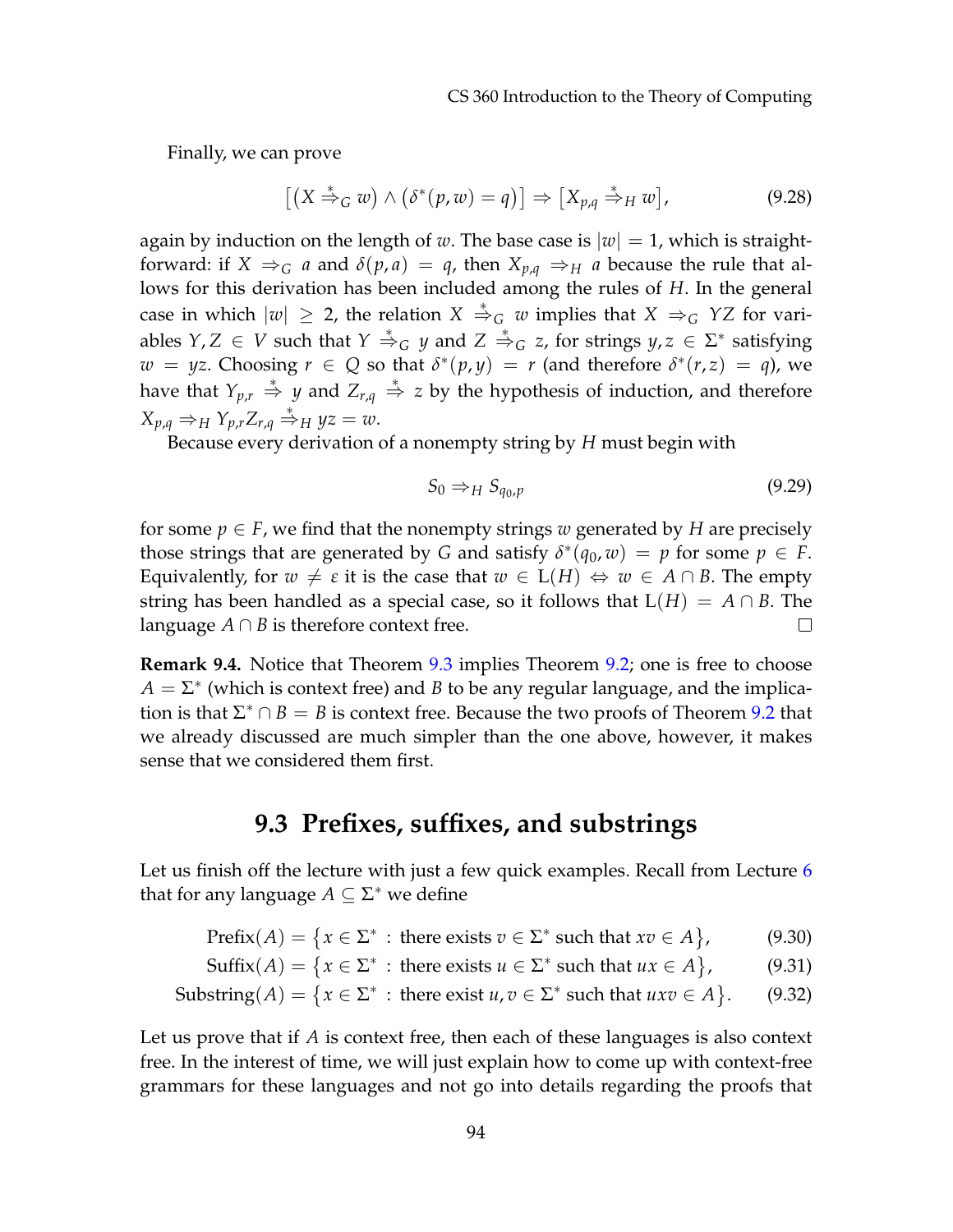these CFGs are correct. In all three cases, we will assume that  $G = (V, \Sigma, R, S)$  is a CFG in Chomsky normal form such that  $L(G) = A$ .

We will need to make one additional assumption on the grammar *G*, which is that none of the variables in *G* generates the empty language. A variable that generates the empty language is called a *useless variable*, and it should not be hard to convince yourself that useless variables are indeed useless (with one exception). That is, if you have any CFG *G* in Chomsky normal form that generates a nonempty language, you can easily come up with a new CFG in Chomsky normal form for the same language that does not contain any useless variables simply by removing the useless variables and every rule in which a useless variable appears.

The one exception is the empty language itself, which by definition requires that the start variable is useless (and you will need at least one additional useless variable to ensure that the grammar has a nonempty set of rules and obeys the conditions of a CFG in Chomsky normal form). However, we do not need to worry about this case because  $\text{Prefix}(\varnothing)$ , Suffix $(\varnothing)$ , and Substring $(\varnothing)$  are all equal to the empty language, and are therefore context free.

For the language Prefix(*A*), we will design a CFG *H* as follows. First, for every variable  $X \in V$  used by *G* we will include this variable in *H*, and in addition we will also include a variable  $X_0$ . The idea is that  $X$  will generate exactly the same strings in  $H$  that it does in  $G$ , while  $X_0$  will generate all the prefixes of the strings generated by *X* in *G*. We include rules in *H* as follows:

1. For every rule of the form  $X \to YZ$  in *G*, include these rules in *H*:

$$
X \to YZ
$$
  
\n
$$
X_0 \to YZ_0 \mid Y_0
$$
\n(9.33)

2. For every rule of the form  $X \to a$  in  $G$ , include these rules in  $H$ :

$$
X \to a
$$
  
\n
$$
X_0 \to a \mid \varepsilon
$$
\n(9.34)

Finally, we take  $S_0$  to be the start variable of *H*.

The idea is similar for the language Suffix $(A)$ , for which we will construct a CFG *K*. This time, for every variable  $X \in V$  used by *G* we will include this variable in *K*, and in addition we will also include a variable *X*1. The idea is that *X* will generate exactly the same strings in  $K$  that it does in  $G$ , while  $X_1$  will generate all the suffixes of the strings generated by *X* in *G*. We include rules in *K* as follows:

1. For every rule of the form  $X \to YZ$  in *G*, include these rules in *K*:

$$
X \to YZ
$$
  
\n
$$
X_1 \to Y_1Z \mid Z_1
$$
\n(9.35)